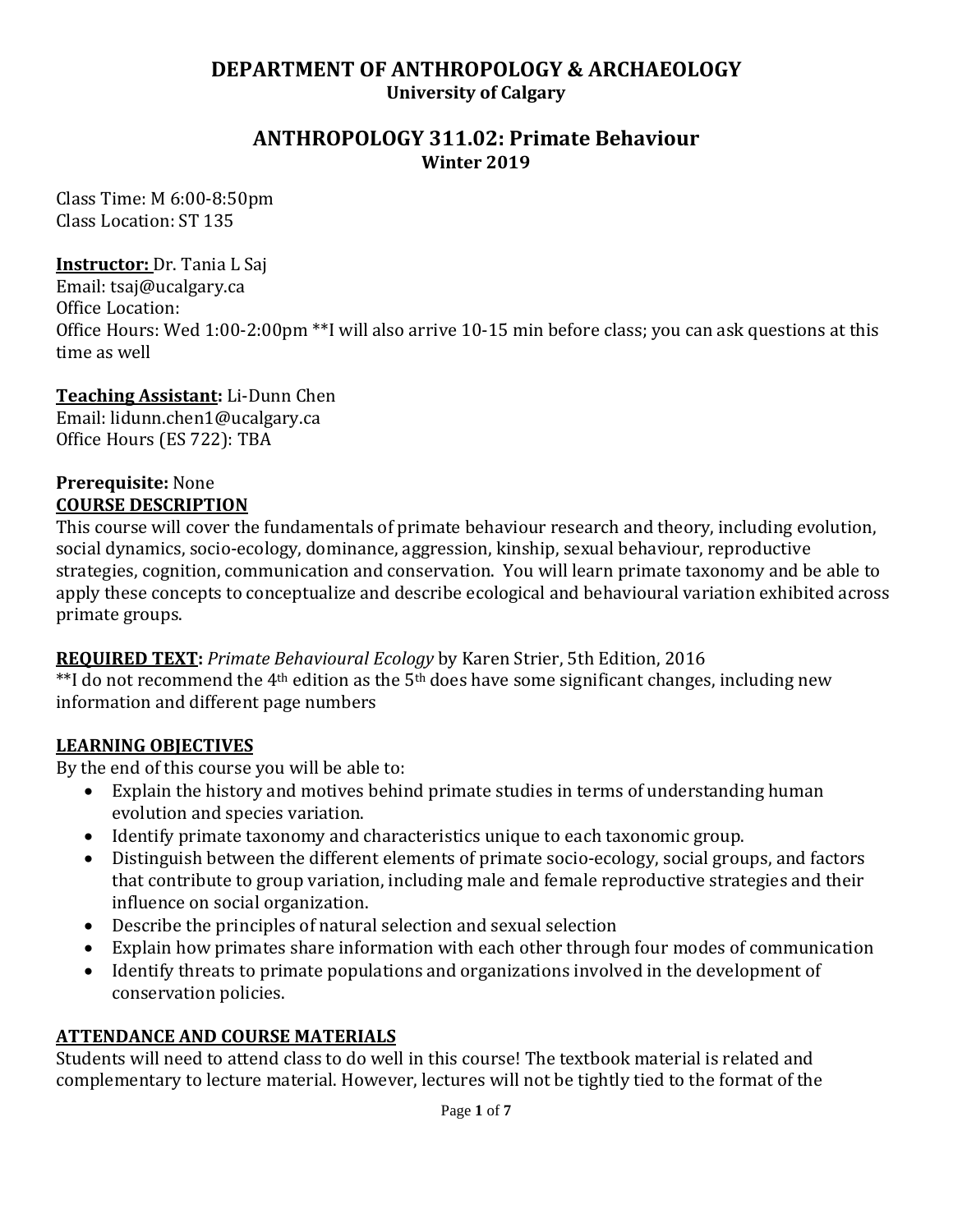textbook and both need to be mastered to do well on exams. Students should read the text and pay close attention to areas where it overlaps with the lectures. Please read the text to understand broad ideas, theories, definitions, and to learn which primate groups and species are associated with learned concepts. The text provides different examples than what is covered in class to supplement your learning and to help to clarify concepts.

**Lecture notes:** will be posted as 1- and 3-slide PDF handouts on D2L [\(https://d2l.ucalgary.ca\)](https://d2l.ucalgary.ca/) and can be printed before class to assist in note-taking. Some pictures and whole PPT files will not be posted due to copyright of figures and photographs.

# **COURSE REQUIREMENTS**

**Mid-Term Exam 1 (33.3%): Monday Feb 11**- This test will be multiple choice format (which may include true or false questions).

**Mid-Term Exam 2 (33.3%): Monday Mar 18-** This test will be multiple choice format (which may include true or false questions).

**Final Exam (33.4%): Registrar scheduled between April 15-27**- This test will be multiple choice format (which may include true or false questions) and may include a few short answer questions. The final exam is **not** cumulative.

A passing grade on any particular component of the course is not essential for the student to pass the course as a whole.

**Please note: ALL** lecture materials will be covered on exams; this includes videos, lectures, discussions, and guest lectures. Lectures do not exactly follow the text chapters so please read actively and carefully!

# **GRADE BREAKDOWN**

| $A+ 100-94.9\%$ | B+ 84.8-79.9% | C+ 70.8-66.9 %      | $D+ 58.8 - 54.9\%$    |
|-----------------|---------------|---------------------|-----------------------|
| A 94.8-89.9%    | B 79.8-74.9%  | $C = 66.8 - 62.9$ % | D 54.8-49.9%          |
| A- 89.8-84.9%   | B- 74.8-70.9% | C- 62.8-58.9%       | $F = 49.8\%$ and less |

# **FORMAL ACADEMIC ACCOMMODATIONS**

It is the student's responsibility to request academic accommodations. If you are a student with a documented disability who may require academic accommodations and have not registered with the Student Accessibility Services (SAS), please contact them at 403-220-8237 or [access@ucalgary.ca.](mailto:access@ucalgary.ca) Students who have not registered with SAS are not eligible for formal academic accommodations. You are also required to discuss your need with your instructor **no more than 14 days** after the start of the course.

# **ADDITIONAL ACCOMMODATIONS**

**Missed Exams** – Missed tests automatically receive a score of zero. In the event of an emergency or illness, for the Mid-Term, you **MUST** notify the instructor [\(tsaj@ucalgary.ca\)](mailto:tsaj@ucalgary.ca) as soon as possible BEFORE the exam, and documentation (e.g., a doctor's note) may be requested before or at the time of the scheduled make-up test. The make-up test, which may not be offered in all cases, will be scheduled no later than 1 week after the exam and may be in a different format (e.g., essay, oral). In the case of missing the Final Exam, you must schedule a make-up through the Registrar's Office.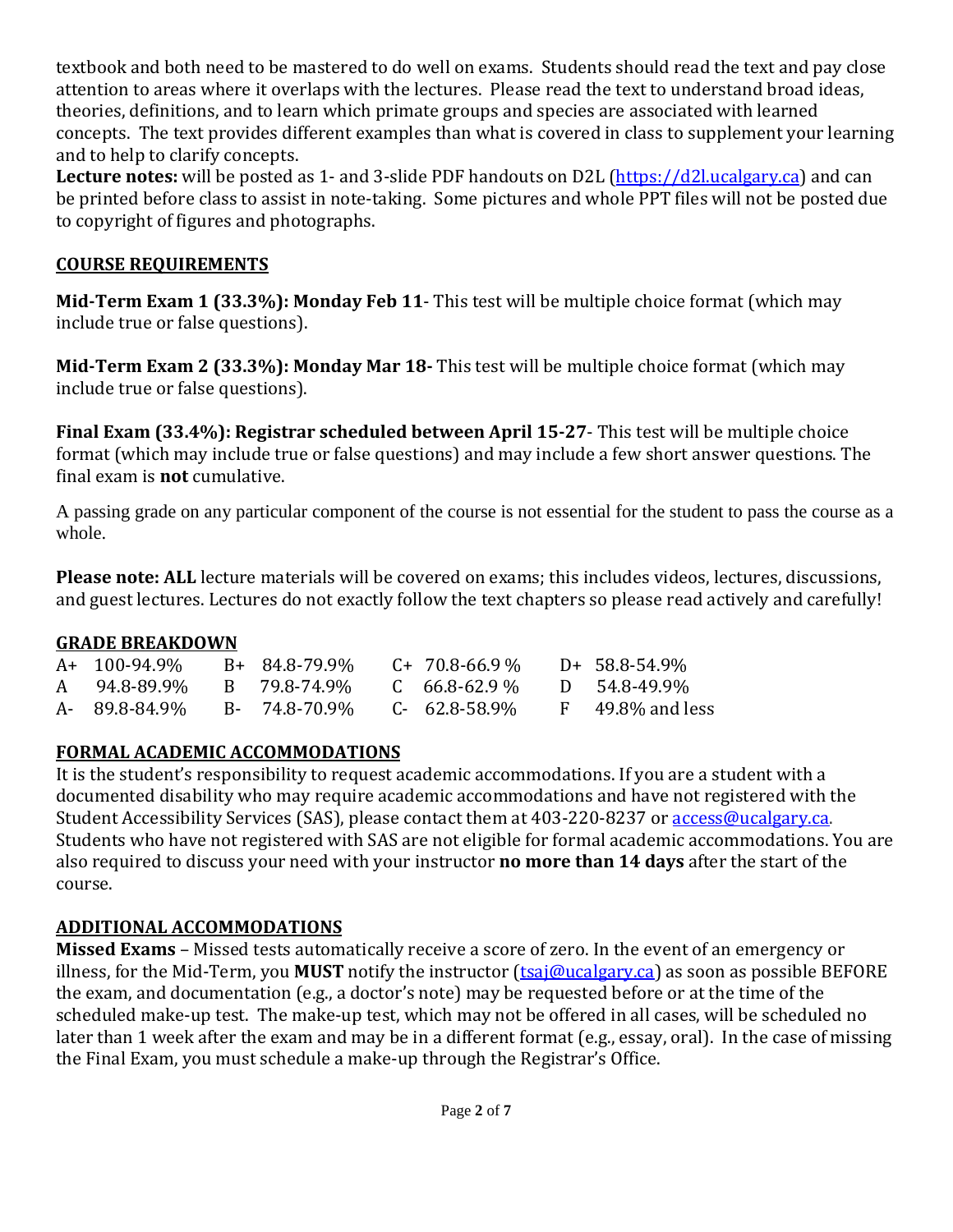**Exam viewing** – Exam marks will be posted on D2L but exams will not be handed back. Students will be allowed to view both their own exam and the answer key during scheduled office hours, or by appointment with the TA. After reviewing the key and your notes, if you feel that you were marked unfairly or that marks were missed on your exam, you can address the concern with the instructor. You may be asked to prepare a short statement explaining the concern. The entire question will then be regraded and marks adjusted (up or down, as is warranted) at the instructor's discretion.

*No accommodation will be made for poor performance on exams***. For instance, additional items cannot be submitted in lieu of exams and grades will not be curved. Please be sure that you are well-prepared for exams so that you perform well when you have the opportunity!** 

# **CLASSROOM NORMS**

- We will normally take a 10-15 minute break during class, depending on lecture content.
- Check D2L regularly for announcements and updates.
- **Attendance and punctuality**

It is in your own best interest to attend all classes. Please arrive on time so not to disrupt other students. If you arrive late, please sit at the back or along an aisle. If you need to leave early, please notify the instructor before class and sit in a location where you will not disturb other students when you leave.

• **Use of technology: laptops and cell phones** 

The most important thing with regard to electronics is to be respectful and supportive to other students. Please turn off your cell phones and any other electronic devices. You may use a laptop to take notes, but please sit at the back or along the sides so as to not disturb other students. Please only use your laptops to take notes. If there are problems with the misuse of technology during the term, we reserve the right to change this policy and disallow the use of laptops.

• **Questions and participation**

Engaging with your instructors is an important part of university and can be challenging in a large class. Please try your best to actively participate in class and remember – if you are wondering about something, there is a very good chance other students are as well. If at any time during the course you do not understand the material, we encourage you to ask the instructor or the TA: a) during class (please raise your hand), b) during lecture breaks, c) before or after class, d) via email (allow 2 business days, 48 hrs response time), or e) during office hours. We would like to help you succeed!

• **Exam attendance and conduct**

Use the washroom beforehand. Arrive on time. Bring a pencil, pen, eraser and your student ID. Turn off and put away all electronic devices upon arrival. Turn all hats backwards and remove earphones. You are allowed to have writing utensils, your student ID, tissue and a drink on the table – everything else must be stowed out of sight.

# **COMMUNICATION ETIQUETTE (e.g., email)**

- Please use your university account.
- Use a clear subject line that includes the course name/section and the topic of the email such as "ANTH 311: Question about my schedule"
- Please be respectful (i.e., not too casual) when addressing either instructor or the TA.
- Include your full name and student ID in the signature of your email.
- Allow 48 hours for a response, excluding weekends and holidays.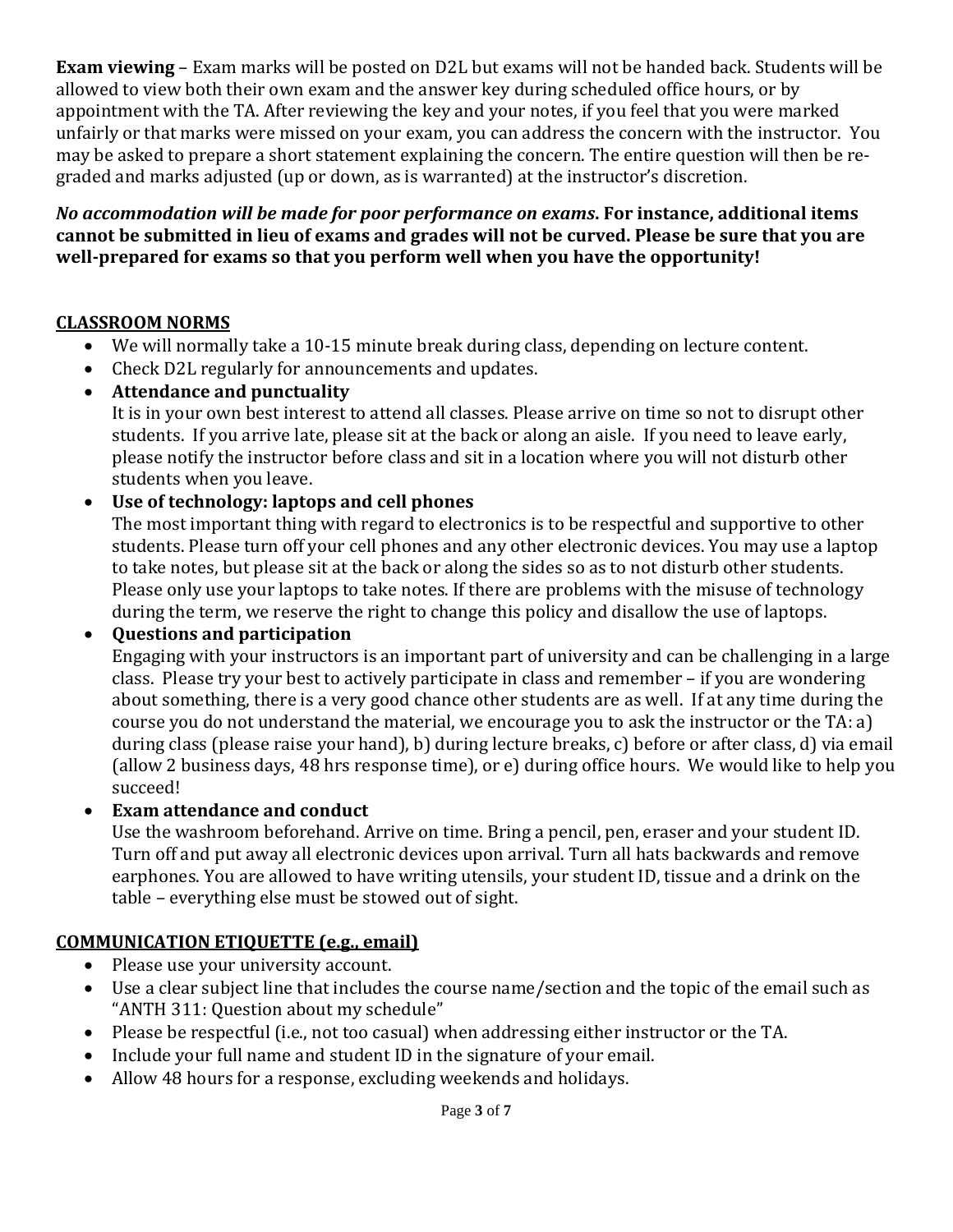## **ACADEMIC INTEGRITY**

Any single occurrence of cheating, plagiarism, or other variant of academic misconduct upon any single assignment, essay, or examination, can result in disciplinary probation, suspension, or expulsion by the faculty dean. All university-level policies apply to this course. Details of this policy can be found in the University Calendar: [http://www.ucalgary.ca/pubs/calendar,](http://www.ucalgary.ca/pubs/calendar) under "Academic Regulations."

#### **EMERGENCY EVACUATION**

In the event that the classroom should need to be evacuated due to an emergency situation please note that the primary assembly point shall be at the Education Block Food Court, and the Scurfield Hall Atrium shall be used as a secondary assembly point.

## **FINAL NOTES FOR SUCCESS**

We encourage you to get to know some of your fellow students and study together. Studies show that the average person only retains 10% of the material they READ versus 90% of the material they READ, then RECITE, EXPLAIN OR DEMONSTRATE! (See graph from the U of C Teaching and Learning Centre below):



# **Thank you for your attention. We are looking forward to a great semester!**

## **PLAGIARISM AND CHEATING**

Plagiarism: "to steal and pass off the ideas or words of another as one's own" (Webster's). Plagiarism will not be tolerated and will automatically result in a failing grade for the submission. Any student caught plagiarizing will also be subject to additional University sanctions. Students are expected to be familiar with the Department of Anthropology and Archaeology's policy on intellectual honesty

#### **DEFERRED EXAMS:**

A student who is absent from a test for legitimate reasons must discuss an alternative course of action with the instructor. The instructor at their discretion may transfer the percentage weight for the test to the final examination, if there is a final examination in the course, set another test, etc. An instructor will normally make this decision on the basis of verbal information provided by the student. In the event that an instructor feels that they cannot judge the veracity of the information provided, Students must be aware that they are responsible for payment of any charge associated with the medical assessment and documentation as this service falls outside the realm of services provided by the Provincial Health Care Plan. Deferral of the final exam requires Registrar approval.

## **ACADEMIC ACCOMMODATIONS**

<http://www.ucalgary.ca/access/accommodations/policy>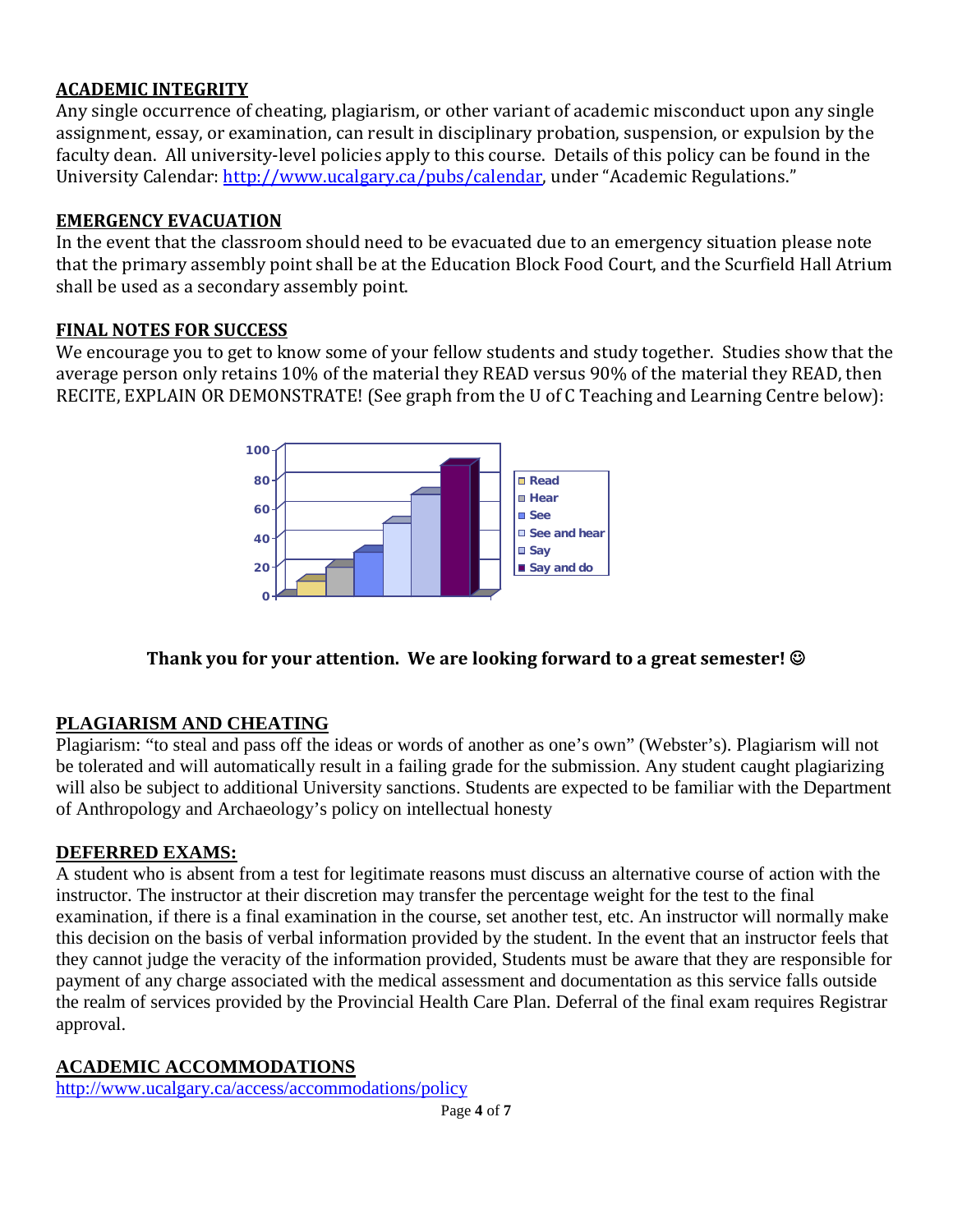Students needing an Accommodation because of a Disability or medical condition should communicate this need to Student Accessibility Services in accordance with the Procedure for Accommodations for Students with **Disabilities** 

Students needing an Accommodation based on a Protected Ground other than Disability, should communicate this need, preferably in writing, to the instructor of this course.

# **ACADEMIC INTEGRITY**

Academic integrity is essential to the pursuit of learning and scholarship in a university, and to ensuring that a degree from the University of Calgary is a strong signal of each student's individual academic achievements. As a result, the University treats cases of cheating and plagiarism very seriously. Non-academic integrity also constitutes an important component of this program.

For detailed information on what constitutes academic and non-academic misconduct, please refer to the following link:<http://www.ucalgary.ca/pubs/calendar/current/k-2-1.html>

All suspected cases of academic and non-academic misconduct will be investigated following procedures outlined in the University Calendar. If you have questions or concerns about what constitutes appropriate academic behavior or appropriate research and citation methods, you are expected to seek out additional information on academic integrity from your instructor or from other institutional resources.

Where there is a criminal act involved in plagiarism, cheating or other academic misconduct, e.g., theft (taking another student's paper from their possession, or from the possession of a faculty member without permission), breaking and entering (forcibly entering an office to gain access to papers, grades or records), forgery, personation and conspiracy (impersonating another student by agreement and writing their paper) and other such offences under the Criminal Code of Canada, the University may take legal advice on the appropriate response and, where appropriate, refer the matter to the police, in addition to or in substitution for any action taken under these regulations by the University

# **TEACHING EVALUATIONS / USRIS (Universal Student Ratings of Instruction)**

At the University of Calgary, feedback provided by students through the Universal Student Ratings of Instruction (USRI) survey provides valuable information to help with evaluating instruction, enhancing learning and teaching, and selecting courses. **Your responses make a difference, please participate!** Website: http://www.ucalgary.ca/usri/

# **Writing Across the Curriculum**

Writing skills are not exclusive to English courses and, in fact, should cross all disciplines. The University supports the belief that throughout their University careers, students should be taught how to write well so that when they graduate their writing abilities will be far above the minimal standards required at entrance. Consistent with this belief, students are expected to do a substantial amount of writing in their University courses and, where appropriate, members of faculty can and should use writing and the grading thereof as a factor in the evaluation of student work. The services provided by the Writing Support, part of the Student Success Centre, can be utilized by all undergraduate and graduate students who feel they require further assistance

**Emergency Evacuation Assembly Points**: In the event of an emergency that requires evacuation, please refer to the following link to become familiar with the assembly points for the class: <http://www.ucalgary.ca/emergencyplan/assemblypoints>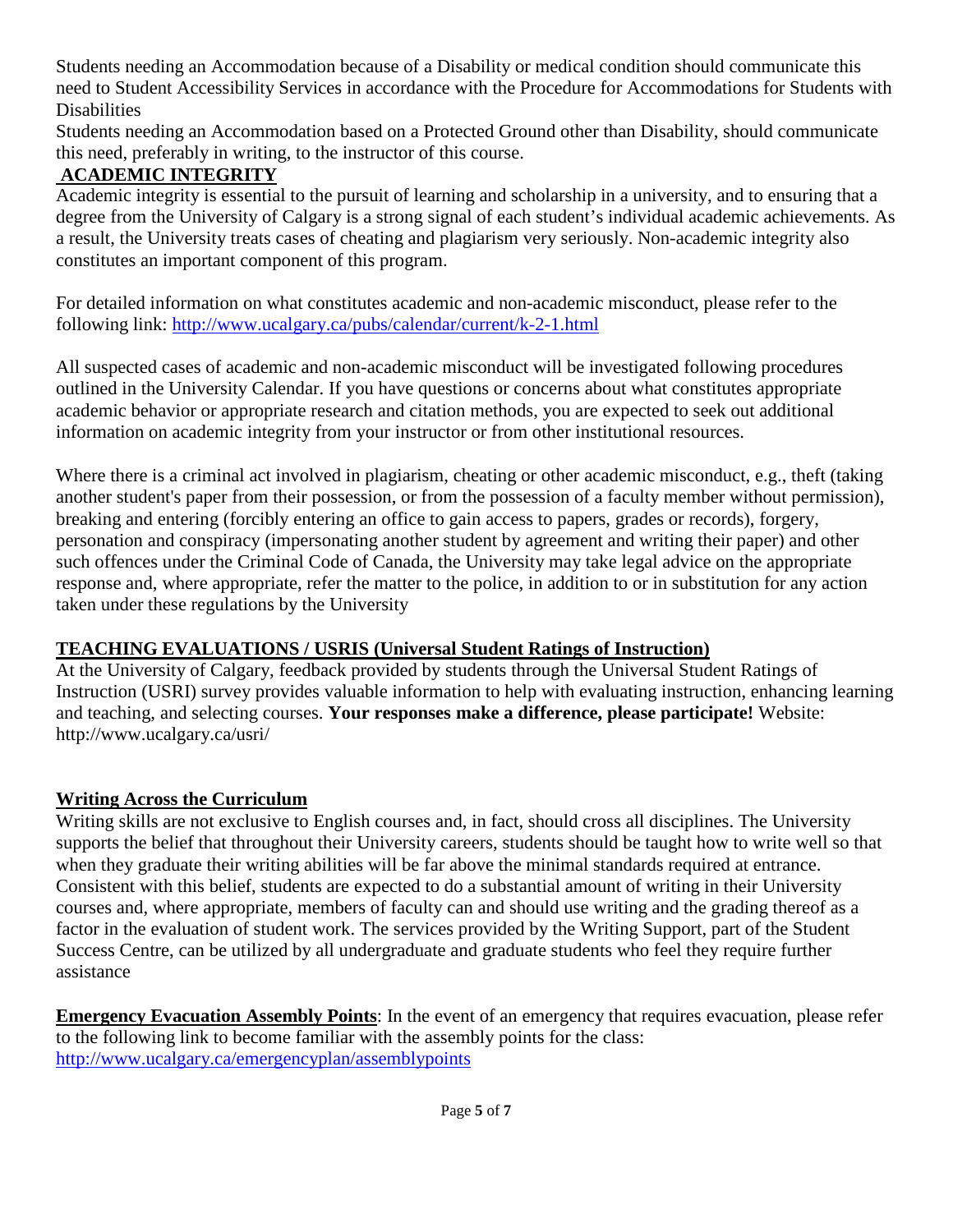## **Freedom of Information and Protection of Privacy Act: Freedom of Information and Protection of Privacy Act**

The University of Calgary is committed to protecting the privacy of individuals who work and study at the University or who otherwise interact with the University in accordance with the standards set out in the Freedom of Information and Protection of Privacy Act. Please refer to the following link for detailed information:<http://www.ucalgary.ca/legalservices/foip>

The Department of Anthropology and Archaeology's FOIP (Freedom of Information and Privacy) policy requires all reports/examinations to be returned to students during class time or the instructor's office hours. Any term work not picked up will be placed in the Anthropology and Archaeology Office (ES620) for distribution. Any student not wishing to have their work placed in the office must make alternative arrangements with the course instructor early in the term.

**Safewalk Information:** Campus Security, in partnership with the Students' Union, provides the Safewalk service, 24 hours a day to any location on Campus including the LRT, parking lots, bus zones and University residences. Contact Campus Security at (403) 220-5333 or use a help phone, and Safewalkers or a Campus Security Officer will accompany you to your campus destination.

**Faculty of Arts Program Advising and Student Information Resources:** Have a question, but not sure where to start? Arts Students' Centre

The Faculty of Arts Students' Centre is the overall headquarters for undergraduate programs in the Faculty of Arts. The key objective of this office is to connect students with whatever academic assistance that they require. In addition to housing the Associate Dean, Undergraduate Programs and Student Affairs and the Associate Dean for Teaching and Learning, the Arts Students' Centre is the specific home to:

- program advising
- the Faculty's Co-operative Education Program
- the Arts and Science Honours Academy
- the Faculty's Interdisciplinary Programs
- a Student Help Desk

Location: Social Sciences Room 102 Phone: 403.220.3580

Email: [ascarts@ucalgary.ca](http://ucalgary.ca/pubs/calendar/current/ascarts@ucalgary.ca)

Website: [arts.ucalgary.ca/undergraduate/](http://arts.ucalgary.ca/undergraduate/)

For registration (add/drop/swap), paying fees and assistance with your Student Centre, contact Enrolment Services at (403) 210-ROCK [7625] or visit them at the MacKimmie Library Block.

Contacts for Students Union Representatives for the Faculty of Arts:

arts1@su.ucalgary.ca arts2@su.ucalgary.ca arts3@su.ucalgary.ca [arts4@su.ucalgary.ca](mailto:arts4@su.ucalgary.ca)

**Ombudsman`s office:** <http://www.ucalgary.ca/ombuds/>